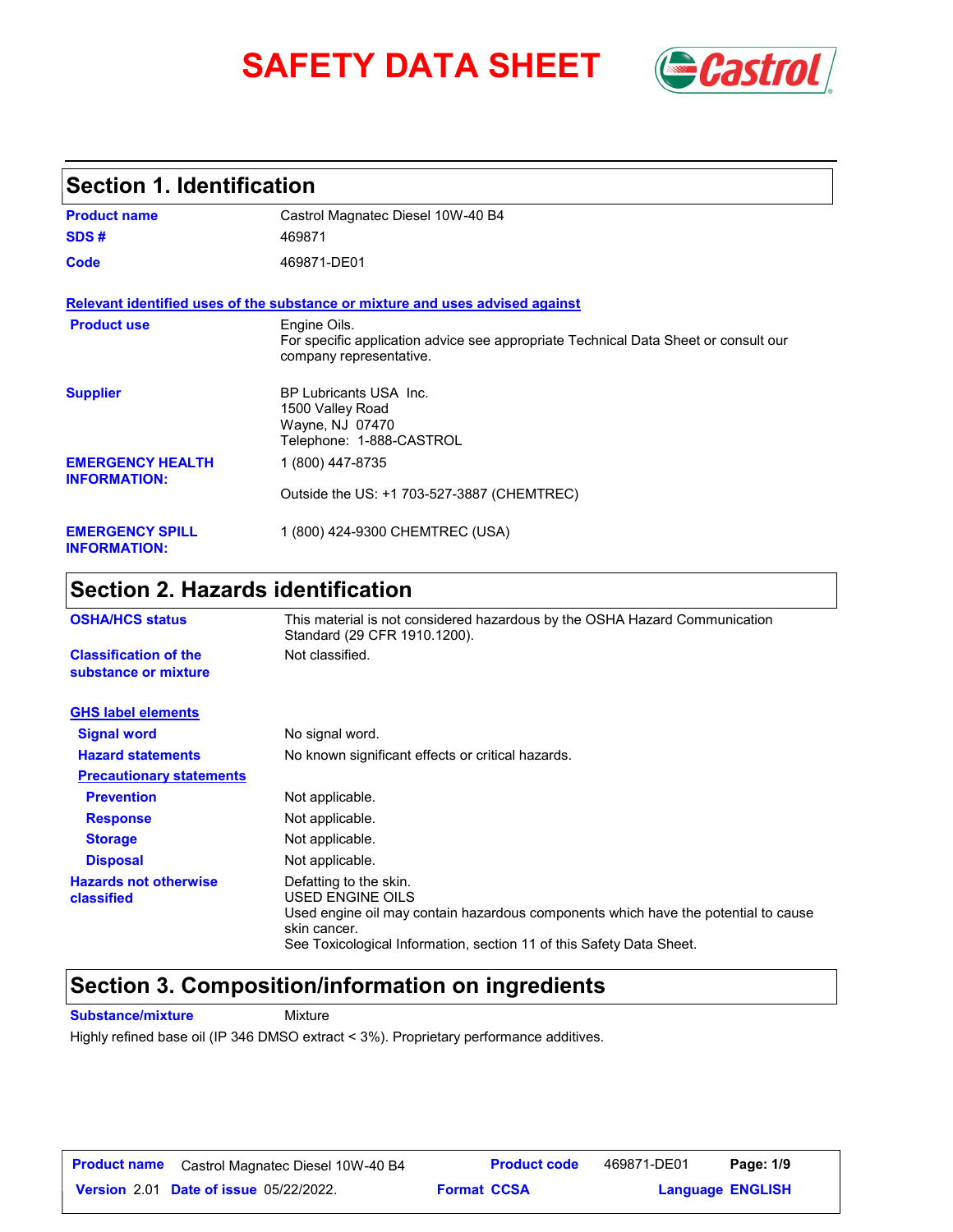### **Section 3. Composition/information on ingredients**

| <b>Ingredient name</b>                                                      | <b>CAS number</b> | $\frac{9}{6}$ |
|-----------------------------------------------------------------------------|-------------------|---------------|
| Distillates (petroleum), hydrotreated heavy paraffinic                      | 64742-54-7        | ≥75 - ≤90     |
| Distillates (petroleum), solvent-dewaxed heavy paraffinic                   | 64742-65-0        | ≤10           |
| Distillates (petroleum), hydrotreated heavy paraffinic                      | 64742-54-7        | -≤5           |
| Phosphorodithioic acid, mixed O,O-bis(1,3-dimethylbutyl and iso-Pr) esters, | 84605-29-8        | ו≥ ≤          |
| zinc salts                                                                  |                   |               |

Any concentration shown as a range is to protect confidentiality or is due to batch variation.

**There are no additional ingredients present which, within the current knowledge of the supplier and in the concentrations applicable, are classified as hazardous to health and hence require reporting in this section.**

**Occupational exposure limits, if available, are listed in Section 8.**

### **Section 4. First aid measures**

### **Description of necessary first aid measures**

| Eye contact                       | In case of contact, immediately flush eyes with plenty of water for at least 15 minutes.<br>Eyelids should be held away from the eyeball to ensure thorough rinsing. Check for and<br>remove any contact lenses. Get medical attention.             |
|-----------------------------------|-----------------------------------------------------------------------------------------------------------------------------------------------------------------------------------------------------------------------------------------------------|
| <b>Skin contact</b>               | Wash skin thoroughly with soap and water or use recognized skin cleanser. Remove<br>contaminated clothing and shoes. Wash clothing before reuse. Clean shoes thoroughly<br>before reuse. Get medical attention if symptoms occur.                   |
| <b>Inhalation</b>                 | If inhaled, remove to fresh air. In case of inhalation of decomposition products in a fire,<br>symptoms may be delayed. The exposed person may need to be kept under medical<br>surveillance for 48 hours. Get medical attention if symptoms occur. |
| <b>Ingestion</b>                  | Do not induce vomiting unless directed to do so by medical personnel. Get medical<br>attention if symptoms occur.                                                                                                                                   |
| <b>Protection of first-aiders</b> | No action shall be taken involving any personal risk or without suitable training.                                                                                                                                                                  |

### **Most important symptoms/effects, acute and delayed**

**See Section 11 for more detailed information on health effects and symptoms.**

#### **Indication of immediate medical attention and special treatment needed, if necessary**

| <b>Notes to physician</b>  | Treatment should in general be symptomatic and directed to relieving any effects.<br>In case of inhalation of decomposition products in a fire, symptoms may be delayed.<br>The exposed person may need to be kept under medical surveillance for 48 hours. |
|----------------------------|-------------------------------------------------------------------------------------------------------------------------------------------------------------------------------------------------------------------------------------------------------------|
| <b>Specific treatments</b> | No specific treatment.                                                                                                                                                                                                                                      |

### **Section 5. Fire-fighting measures**

| <b>Extinguishing media</b>                               |                                                                                                                                                                                                |
|----------------------------------------------------------|------------------------------------------------------------------------------------------------------------------------------------------------------------------------------------------------|
| <b>Suitable extinguishing</b><br>media                   | In case of fire, use foam, dry chemical or carbon dioxide extinguisher or spray.                                                                                                               |
| <b>Unsuitable extinguishing</b><br>media                 | Do not use water jet.                                                                                                                                                                          |
| <b>Specific hazards arising</b><br>from the chemical     | In a fire or if heated, a pressure increase will occur and the container may burst.                                                                                                            |
| <b>Hazardous combustion</b><br>products                  | Combustion products may include the following:<br>carbon oxides $(CO, CO2)$ (carbon monoxide, carbon dioxide)<br>nitrogen oxides (NO, NO <sub>2</sub> etc.)                                    |
| <b>Special protective actions</b><br>for fire-fighters   | No action shall be taken involving any personal risk or without suitable training. Promptly<br>isolate the scene by removing all persons from the vicinity of the incident if there is a fire. |
| <b>Special protective</b><br>equipment for fire-fighters | Fire-fighters should wear positive pressure self-contained breathing apparatus (SCBA)<br>and full turnout gear.                                                                                |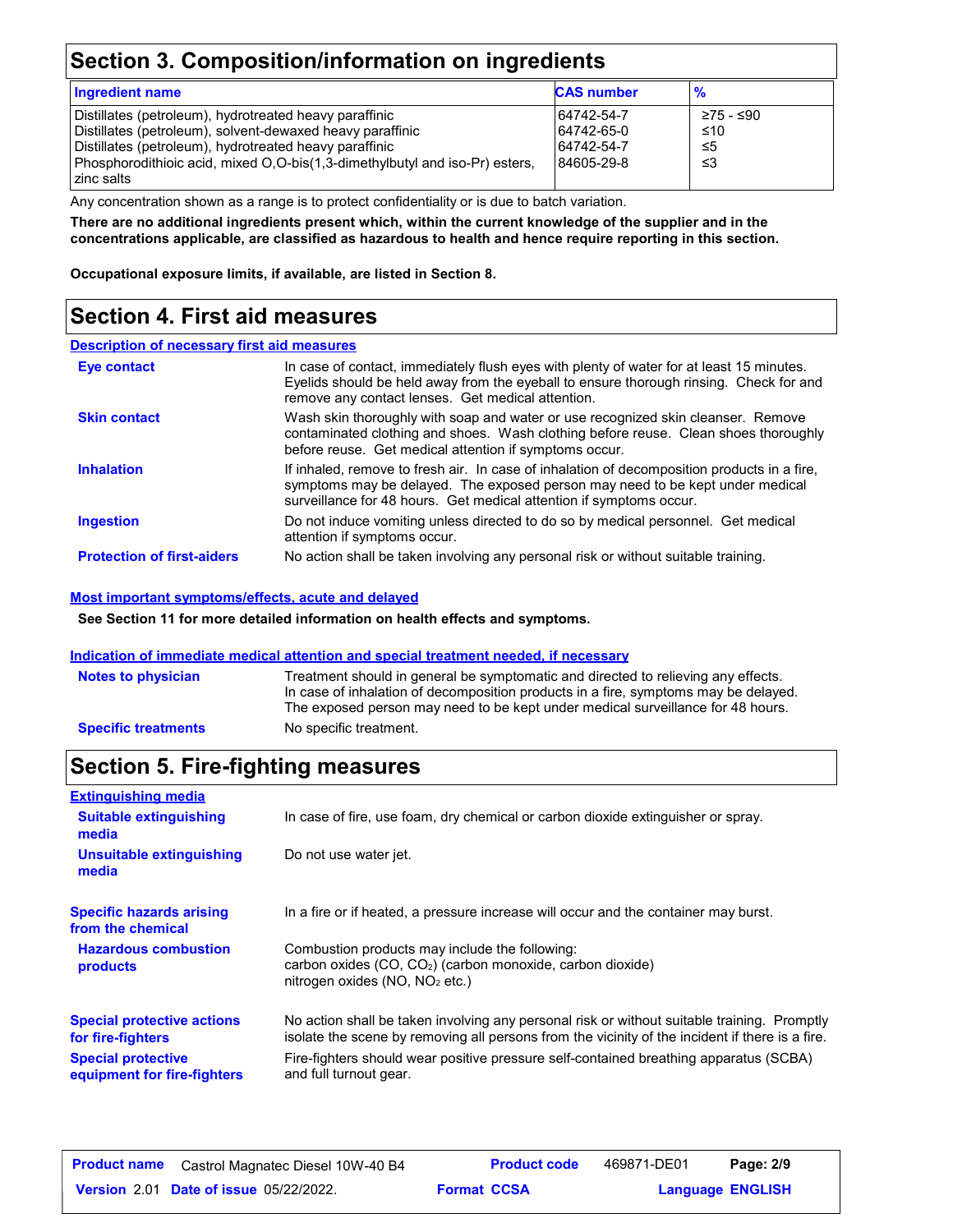### **Section 6. Accidental release measures**

|                                                              | <b>Personal precautions, protective equipment and emergency procedures</b>                                                                                                                                                                                                                                                                                                                         |  |  |
|--------------------------------------------------------------|----------------------------------------------------------------------------------------------------------------------------------------------------------------------------------------------------------------------------------------------------------------------------------------------------------------------------------------------------------------------------------------------------|--|--|
| For non-emergency<br>personnel                               | No action shall be taken involving any personal risk or without suitable training.<br>Evacuate surrounding areas. Keep unnecessary and unprotected personnel from<br>entering. Do not touch or walk through spilled material. Put on appropriate personal<br>protective equipment. Floors may be slippery; use care to avoid falling.                                                              |  |  |
| For emergency responders                                     | If specialized clothing is required to deal with the spillage, take note of any information in<br>Section 8 on suitable and unsuitable materials. See also the information in "For non-<br>emergency personnel".                                                                                                                                                                                   |  |  |
| <b>Environmental precautions</b>                             | Avoid dispersal of spilled material and runoff and contact with soil, waterways, drains<br>and sewers. Inform the relevant authorities if the product has caused environmental<br>pollution (sewers, waterways, soil or air).                                                                                                                                                                      |  |  |
| <b>Methods and materials for containment and cleaning up</b> |                                                                                                                                                                                                                                                                                                                                                                                                    |  |  |
| <b>Small spill</b>                                           | Stop leak if without risk. Move containers from spill area. Absorb with an inert material<br>and place in an appropriate waste disposal container. Dispose of via a licensed waste<br>disposal contractor.                                                                                                                                                                                         |  |  |
| Large spill                                                  | Stop leak if without risk. Move containers from spill area. Prevent entry into sewers,<br>water courses, basements or confined areas. Contain and collect spillage with non-<br>combustible, absorbent material e.g. sand, earth, vermiculite or diatomaceous earth and<br>place in container for disposal according to local regulations. Dispose of via a licensed<br>waste disposal contractor. |  |  |

### **Section 7. Handling and storage**

| <b>Precautions for safe handling</b>                                             |                                                                                                                                                                                                                                                                                                                                                                                                                                                                                                                                                                                               |
|----------------------------------------------------------------------------------|-----------------------------------------------------------------------------------------------------------------------------------------------------------------------------------------------------------------------------------------------------------------------------------------------------------------------------------------------------------------------------------------------------------------------------------------------------------------------------------------------------------------------------------------------------------------------------------------------|
| <b>Protective measures</b>                                                       | Put on appropriate personal protective equipment (see Section 8).                                                                                                                                                                                                                                                                                                                                                                                                                                                                                                                             |
| <b>Advice on general</b><br>occupational hygiene                                 | Eating, drinking and smoking should be prohibited in areas where this material is<br>handled, stored and processed. Wash thoroughly after handling. Remove contaminated<br>clothing and protective equipment before entering eating areas. See also Section 8 for<br>additional information on hygiene measures.                                                                                                                                                                                                                                                                              |
| <b>Conditions for safe storage,</b><br>including any<br><i>incompatibilities</i> | Store in accordance with local regulations. Store in original container protected from<br>direct sunlight in a dry, cool and well-ventilated area, away from incompatible materials<br>(see Section 10) and food and drink. Keep container tightly closed and sealed until<br>ready for use. Store and use only in equipment/containers designed for use with this<br>product. Containers that have been opened must be carefully resealed and kept upright<br>to prevent leakage. Do not store in unlabeled containers. Use appropriate containment<br>to avoid environmental contamination. |
| <b>Not suitable</b>                                                              | Prolonged exposure to elevated temperature                                                                                                                                                                                                                                                                                                                                                                                                                                                                                                                                                    |

### **Section 8. Exposure controls/personal protection**

#### **Control parameters**

**Occupational exposure limits**

**Distillates (petroleum), hydrotreated heavy paraffinic <b>ACGIH TLV (United States).** 

TWA: 5 mg/m<sup>3</sup> 8 hours. Issued/Revised: 11/2009 Form: Inhalable fraction **OSHA PEL (United States).** TWA: 5 mg/m<sup>3</sup> 8 hours. Issued/Revised: 6/1993

Distillates (petroleum), solvent-dewaxed heavy paraffinic **ACGIH TLV (United States).** 

TWA: 5 mg/m<sup>3</sup> 8 hours. Issued/Revised: 11/2009 Form: Inhalable fraction **OSHA PEL (United States).** TWA: 5 mg/m<sup>3</sup> 8 hours. Issued/Revised: 6/1993

Distillates (petroleum), hydrotreated heavy paraffinic **ACGIH TLV (United States).**

TWA: 5 mg/m<sup>3</sup> 8 hours. Issued/Revised:

| <b>Product name</b> Castrol Magnatec Diesel 10W-40 B4 | <b>Product code</b> | 469871-DE01 | Page: 3/9               |
|-------------------------------------------------------|---------------------|-------------|-------------------------|
| <b>Version 2.01 Date of issue 05/22/2022.</b>         | <b>Format CCSA</b>  |             | <b>Language ENGLISH</b> |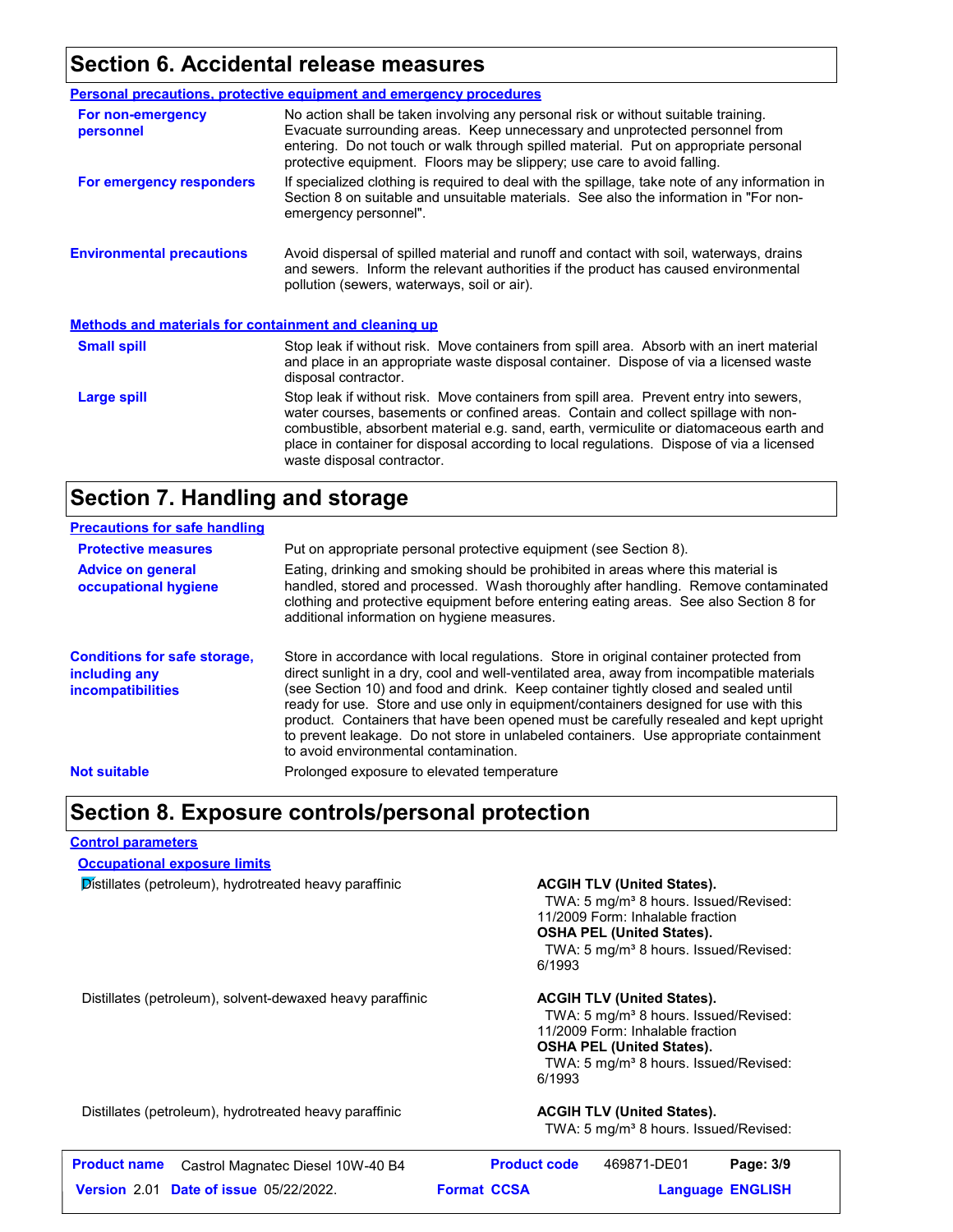### **Section 8. Exposure controls/personal protection**

11/2009 Form: Inhalable fraction **OSHA PEL (United States).** TWA: 5 mg/m<sup>3</sup> 8 hours. Issued/Revised: 6/1993

None.

Phosphorodithioic acid, mixed O,O-bis(1,3-dimethylbutyl and iso-Pr) esters, zinc salts

| <b>Appropriate engineering</b><br>controls | All activities involving chemicals should be assessed for their risks to health, to ensure<br>exposures are adequately controlled. Personal protective equipment should only be<br>considered after other forms of control measures (e.g. engineering controls) have been<br>suitably evaluated. Personal protective equipment should conform to appropriate<br>standards, be suitable for use, be kept in good condition and properly maintained.<br>Your supplier of personal protective equipment should be consulted for advice on<br>selection and appropriate standards. For further information contact your national<br>organisation for standards.<br>Provide exhaust ventilation or other engineering controls to keep the relevant airborne<br>concentrations below their respective occupational exposure limits.<br>The final choice of protective equipment will depend upon a risk assessment. It is<br>important to ensure that all items of personal protective equipment are compatible. |
|--------------------------------------------|------------------------------------------------------------------------------------------------------------------------------------------------------------------------------------------------------------------------------------------------------------------------------------------------------------------------------------------------------------------------------------------------------------------------------------------------------------------------------------------------------------------------------------------------------------------------------------------------------------------------------------------------------------------------------------------------------------------------------------------------------------------------------------------------------------------------------------------------------------------------------------------------------------------------------------------------------------------------------------------------------------|
| <b>Environmental exposure</b><br>controls  | Emissions from ventilation or work process equipment should be checked to ensure they<br>comply with the requirements of environmental protection legislation. In some cases,<br>fume scrubbers, filters or engineering modifications to the process equipment will be<br>necessary to reduce emissions to acceptable levels.                                                                                                                                                                                                                                                                                                                                                                                                                                                                                                                                                                                                                                                                              |
| <b>Individual protection measures</b>      |                                                                                                                                                                                                                                                                                                                                                                                                                                                                                                                                                                                                                                                                                                                                                                                                                                                                                                                                                                                                            |
| <b>Hygiene measures</b>                    | Wash hands, forearms and face thoroughly after handling chemical products, before<br>eating, smoking and using the lavatory and at the end of the working period.<br>Appropriate techniques should be used to remove potentially contaminated clothing.<br>Wash contaminated clothing before reusing. Ensure that eyewash stations and safety<br>showers are close to the workstation location.                                                                                                                                                                                                                                                                                                                                                                                                                                                                                                                                                                                                            |
| <b>Eye/face protection</b>                 | Safety glasses with side shields.                                                                                                                                                                                                                                                                                                                                                                                                                                                                                                                                                                                                                                                                                                                                                                                                                                                                                                                                                                          |
| <b>Skin protection</b>                     |                                                                                                                                                                                                                                                                                                                                                                                                                                                                                                                                                                                                                                                                                                                                                                                                                                                                                                                                                                                                            |
| <b>Hand protection</b>                     | Wear protective gloves if prolonged or repeated contact is likely. Wear chemical<br>resistant gloves. Recommended: Nitrile gloves. The correct choice of protective gloves<br>depends upon the chemicals being handled, the conditions of work and use, and the<br>condition of the gloves (even the best chemically resistant glove will break down after<br>repeated chemical exposures). Most gloves provide only a short time of protection<br>before they must be discarded and replaced. Because specific work environments and<br>material handling practices vary, safety procedures should be developed for each<br>intended application. Gloves should therefore be chosen in consultation with the supplier/<br>manufacturer and with a full assessment of the working conditions.                                                                                                                                                                                                              |
| <b>Body protection</b>                     | Use of protective clothing is good industrial practice.<br>Personal protective equipment for the body should be selected based on the task being<br>performed and the risks involved and should be approved by a specialist before handling<br>this product.<br>Cotton or polyester/cotton overalls will only provide protection against light superficial<br>contamination that will not soak through to the skin. Overalls should be laundered on a<br>regular basis. When the risk of skin exposure is high (e.g. when cleaning up spillages or<br>if there is a risk of splashing) then chemical resistant aprons and/or impervious chemical<br>suits and boots will be required.                                                                                                                                                                                                                                                                                                                      |
| <b>Other skin protection</b>               | Appropriate footwear and any additional skin protection measures should be selected<br>based on the task being performed and the risks involved and should be approved by a<br>specialist before handling this product.                                                                                                                                                                                                                                                                                                                                                                                                                                                                                                                                                                                                                                                                                                                                                                                    |
| <b>Respiratory protection</b>              | In case of insufficient ventilation, wear suitable respiratory equipment.<br>The correct choice of respiratory protection depends upon the chemicals being handled,<br>the conditions of work and use, and the condition of the respiratory equipment. Safety<br>procedures should be developed for each intended application. Respiratory protection<br>equipment should therefore be chosen in consultation with the supplier/manufacturer<br>and with a full assessment of the working conditions.                                                                                                                                                                                                                                                                                                                                                                                                                                                                                                      |
|                                            |                                                                                                                                                                                                                                                                                                                                                                                                                                                                                                                                                                                                                                                                                                                                                                                                                                                                                                                                                                                                            |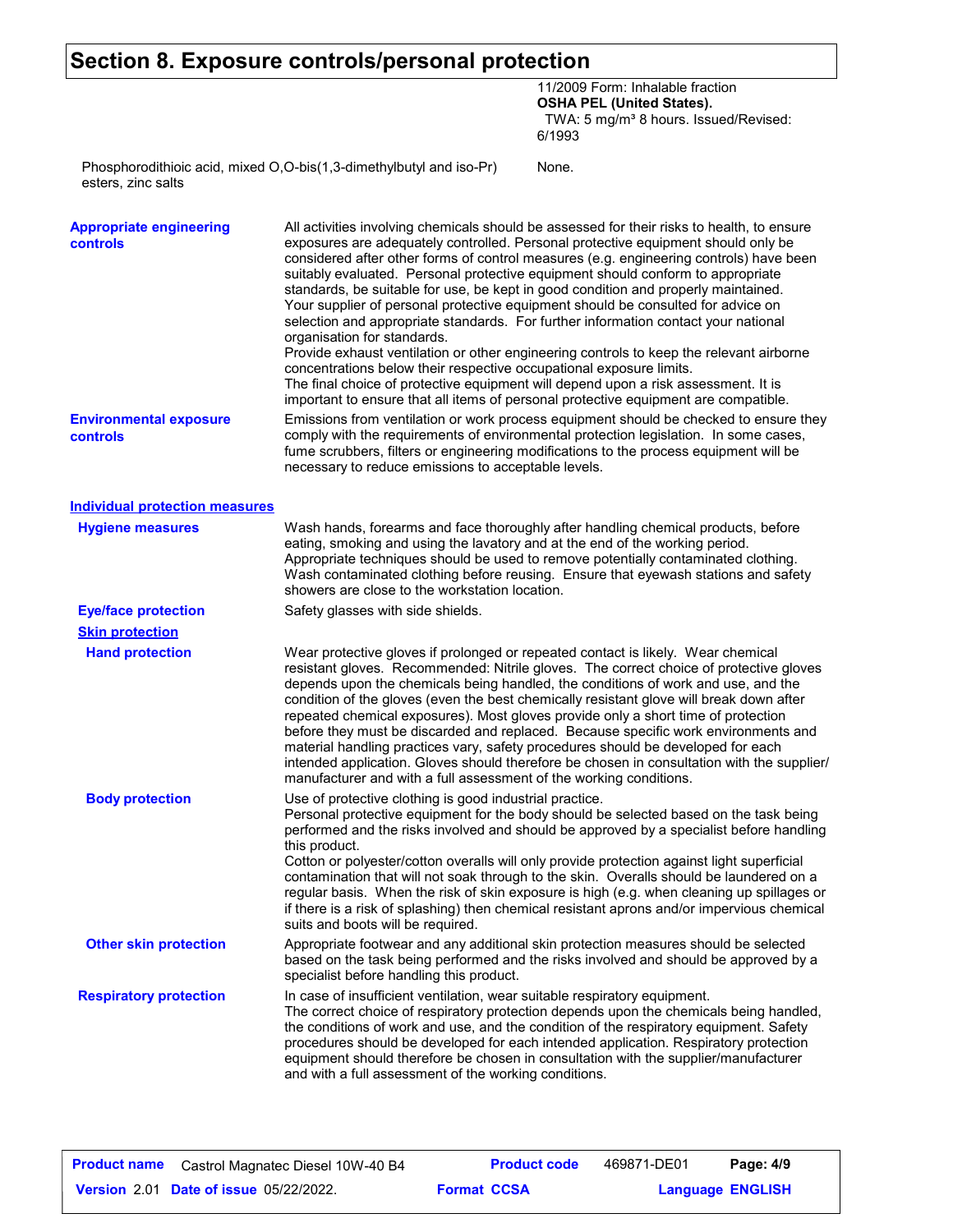### **Section 9. Physical and chemical properties**

The conditions of measurement of all properties are at standard temperature and pressure unless otherwise indicated.

#### **Appearance**

| <b>Physical state</b>                                             | Liquid.                                   |                                              |  |
|-------------------------------------------------------------------|-------------------------------------------|----------------------------------------------|--|
| <b>Color</b>                                                      | Amber.                                    |                                              |  |
| <b>Odor</b>                                                       | Not available.                            |                                              |  |
| <b>Odor threshold</b>                                             | Not available.                            |                                              |  |
| рH                                                                | Not applicable.                           |                                              |  |
| <b>Melting point/freezing point</b>                               | Not available.                            |                                              |  |
| <b>Boiling point, initial boiling</b><br>point, and boiling range | Not available.                            |                                              |  |
| <b>Flash point</b>                                                | Open cup: 226°C (438.8°F) [Cleveland]     | Closed cup: 202°C (395.6°F) [Pensky-Martens] |  |
| <b>Pour point</b>                                                 | -42 °C                                    |                                              |  |
| <b>Evaporation rate</b>                                           | Not available.                            |                                              |  |
| <b>Flammability</b>                                               | Not applicable. Based on - Physical state |                                              |  |
| Lower and upper explosion<br>limit/flammability limit             | Not available.                            |                                              |  |
| <b>Vapor pressure</b>                                             |                                           | <b>Vapor Pressure at 20</b>                  |  |

Not available. Not applicable. **Viscosity** Kinematic: 101.1 mm<sup>2</sup> /s (101.1 cSt) at 40°C Kinematic: 13.8 to 16.2 mm²/s (13.8 to 16.2 cSt) at 100°C **Partition coefficient: noctanol/water Decomposition temperature** Not available. **Density Solubility**  $<$ 1000 kg/m<sup>3</sup> (<1 g/cm<sup>3</sup>) at 15°C insoluble in water. **Ingredient name Vapor Pressure at 20˚C Vapor pressure at 50˚C mm Hg kPa Method mm Hg Method**  $\overline{\mathsf{p}}$  istillates (petroleum), <0.08 hydrotreated heavy paraffinic <0.08 <0.011 ASTM D 5191 Distillates (petroleum), <0.08 solvent-dewaxed heavy paraffinic <0.08 <0.011 ASTM D 5191 Distillates (petroleum), <0.08 hydrotreated heavy paraffinic <0.08 <0.011 ASTM D 5191 Phosphorodithioic acid, 0 mixed O,O-bis (1,3-dimethylbutyl and iso-Pr) esters, zinc salts 0 **0 EU A.4 0 0 EU A.4 Relative vapor density Auto-ignition temperature** Not available. **Particle characteristics**

# **Median particle size** Not applicable.

| Section 10. Stability and reactivity                |                                                                                                                                                                         |  |  |  |
|-----------------------------------------------------|-------------------------------------------------------------------------------------------------------------------------------------------------------------------------|--|--|--|
| <b>Reactivity</b>                                   | No specific test data available for this product. Refer to Conditions to avoid and<br>Incompatible materials for additional information.                                |  |  |  |
| <b>Chemical stability</b>                           | The product is stable.                                                                                                                                                  |  |  |  |
| <b>Possibility of hazardous</b><br><b>reactions</b> | Under normal conditions of storage and use, hazardous reactions will not occur.<br>Under normal conditions of storage and use, hazardous polymerization will not occur. |  |  |  |

| <b>Product name</b> | Castrol Magnatec Diesel 10W-40 B4             |                    | <b>Product code</b> | 469871-DE01             | Page: 5/9 |  |
|---------------------|-----------------------------------------------|--------------------|---------------------|-------------------------|-----------|--|
|                     | <b>Version 2.01 Date of issue 05/22/2022.</b> | <b>Format CCSA</b> |                     | <b>Language ENGLISH</b> |           |  |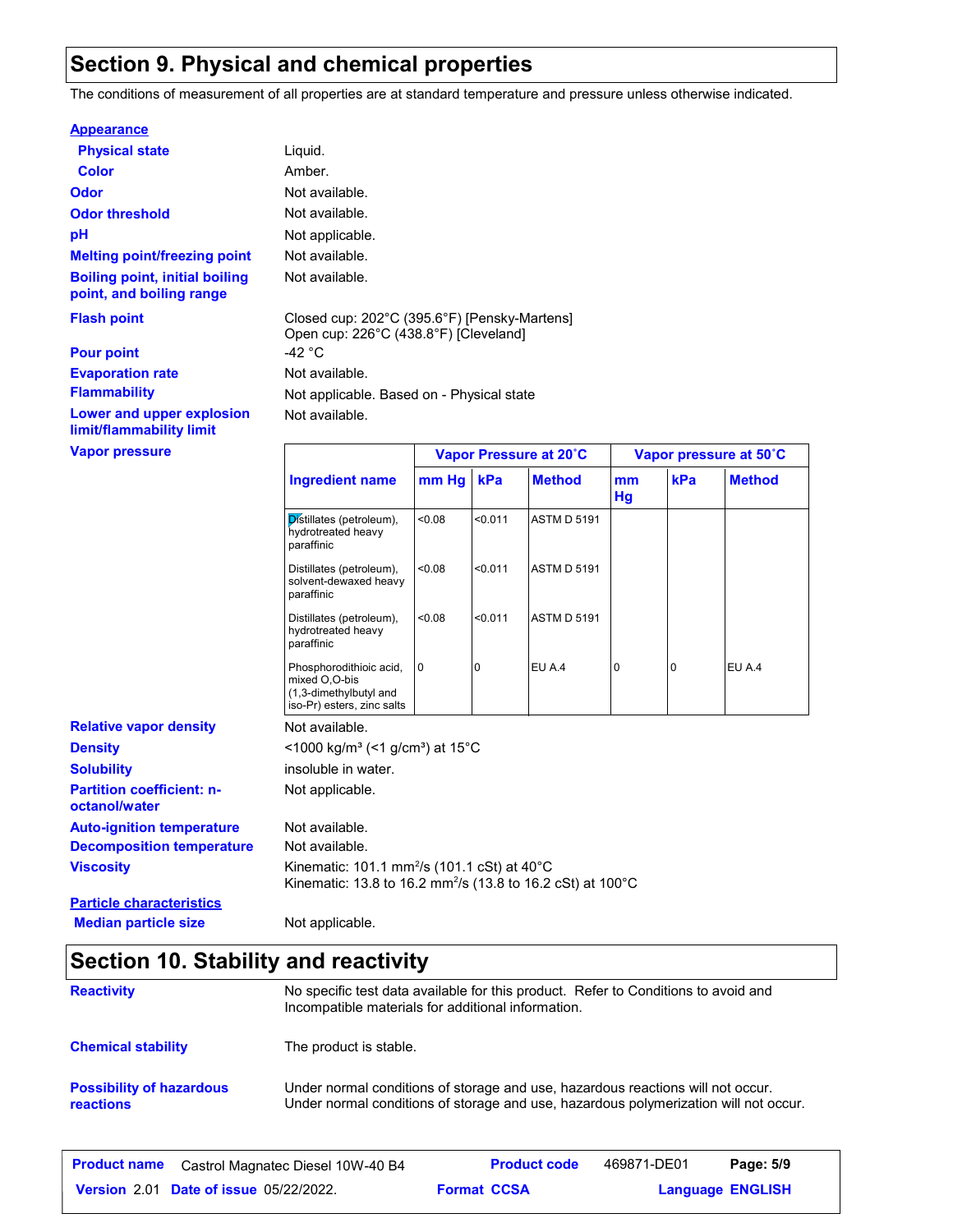### **Section 10. Stability and reactivity**

| <b>Conditions to avoid</b> | Avoid all possible sources of ignition (spark or flame). |  |  |  |  |
|----------------------------|----------------------------------------------------------|--|--|--|--|
|                            |                                                          |  |  |  |  |
|                            |                                                          |  |  |  |  |

**Incompatible materials** Reactive or incompatible with the following materials: oxidizing materials.

**Hazardous decomposition products** Under normal conditions of storage and use, hazardous decomposition products should not be produced.

## **Section 11. Toxicological information**

### **Information on toxicological effects**

| <b>Aspiration hazard</b>                               |                                                                                                                     |               |                                       |  |  |
|--------------------------------------------------------|---------------------------------------------------------------------------------------------------------------------|---------------|---------------------------------------|--|--|
| <b>Name</b>                                            |                                                                                                                     | <b>Result</b> |                                       |  |  |
| Distillates (petroleum), hydrotreated heavy paraffinic |                                                                                                                     |               | <b>ASPIRATION HAZARD - Category 1</b> |  |  |
| Information on the likely<br>routes of exposure        | Routes of entry anticipated: Dermal, Inhalation.                                                                    |               |                                       |  |  |
| <b>Potential acute health effects</b>                  |                                                                                                                     |               |                                       |  |  |
| Eye contact                                            | No known significant effects or critical hazards.                                                                   |               |                                       |  |  |
| <b>Skin contact</b>                                    | No known significant effects or critical hazards.                                                                   |               |                                       |  |  |
| <b>Inhalation</b>                                      | Exposure to decomposition products may cause a health hazard. Serious effects may<br>be delayed following exposure. |               |                                       |  |  |
| <b>Ingestion</b>                                       | No known significant effects or critical hazards.                                                                   |               |                                       |  |  |

### **Symptoms related to the physical, chemical and toxicological characteristics**

| <b>Eye contact</b>  | No specific data.                                                                |
|---------------------|----------------------------------------------------------------------------------|
| <b>Skin contact</b> | Adverse symptoms may include the following:<br>irritation<br>dryness<br>cracking |
| <b>Inhalation</b>   | No specific data.                                                                |
| <b>Ingestion</b>    | No specific data.                                                                |

|                                         | Delayed and immediate effects and also chronic effects from short and long term exposure                                                                                                                                                                                                                                                                                                                    |
|-----------------------------------------|-------------------------------------------------------------------------------------------------------------------------------------------------------------------------------------------------------------------------------------------------------------------------------------------------------------------------------------------------------------------------------------------------------------|
| <b>Short term exposure</b>              |                                                                                                                                                                                                                                                                                                                                                                                                             |
| <b>Potential immediate</b><br>effects   | Not available.                                                                                                                                                                                                                                                                                                                                                                                              |
| <b>Potential delayed effects</b>        | Not available.                                                                                                                                                                                                                                                                                                                                                                                              |
| <b>Long term exposure</b>               |                                                                                                                                                                                                                                                                                                                                                                                                             |
| <b>Potential immediate</b><br>effects   | Not available.                                                                                                                                                                                                                                                                                                                                                                                              |
| <b>Potential delayed effects</b>        | Not available.                                                                                                                                                                                                                                                                                                                                                                                              |
| <b>Potential chronic health effects</b> |                                                                                                                                                                                                                                                                                                                                                                                                             |
| <b>General</b>                          | USED ENGINE OILS<br>Combustion products resulting from the operation of internal combustion engines<br>contaminate engine oils during use. Used engine oil may contain hazardous<br>components which have the potential to cause skin cancer. Frequent or prolonged<br>contact with all types and makes of used engine oil must therefore be avoided and a<br>high standard of personal hygiene maintained. |
| <b>Carcinogenicity</b>                  | No known significant effects or critical hazards.                                                                                                                                                                                                                                                                                                                                                           |
| <b>Mutagenicity</b>                     | No known significant effects or critical hazards.                                                                                                                                                                                                                                                                                                                                                           |
| <b>Teratogenicity</b>                   | No known significant effects or critical hazards.                                                                                                                                                                                                                                                                                                                                                           |
| <b>Developmental effects</b>            | No known significant effects or critical hazards.                                                                                                                                                                                                                                                                                                                                                           |
| <b>Fertility effects</b>                | No known significant effects or critical hazards.                                                                                                                                                                                                                                                                                                                                                           |
|                                         |                                                                                                                                                                                                                                                                                                                                                                                                             |

| <b>Product name</b> | Castrol Magnatec Diesel 10W-40 B4             |                    | <b>Product code</b> | 469871-DE01             | Page: 6/9 |  |
|---------------------|-----------------------------------------------|--------------------|---------------------|-------------------------|-----------|--|
|                     | <b>Version 2.01 Date of issue 05/22/2022.</b> | <b>Format CCSA</b> |                     | <b>Language ENGLISH</b> |           |  |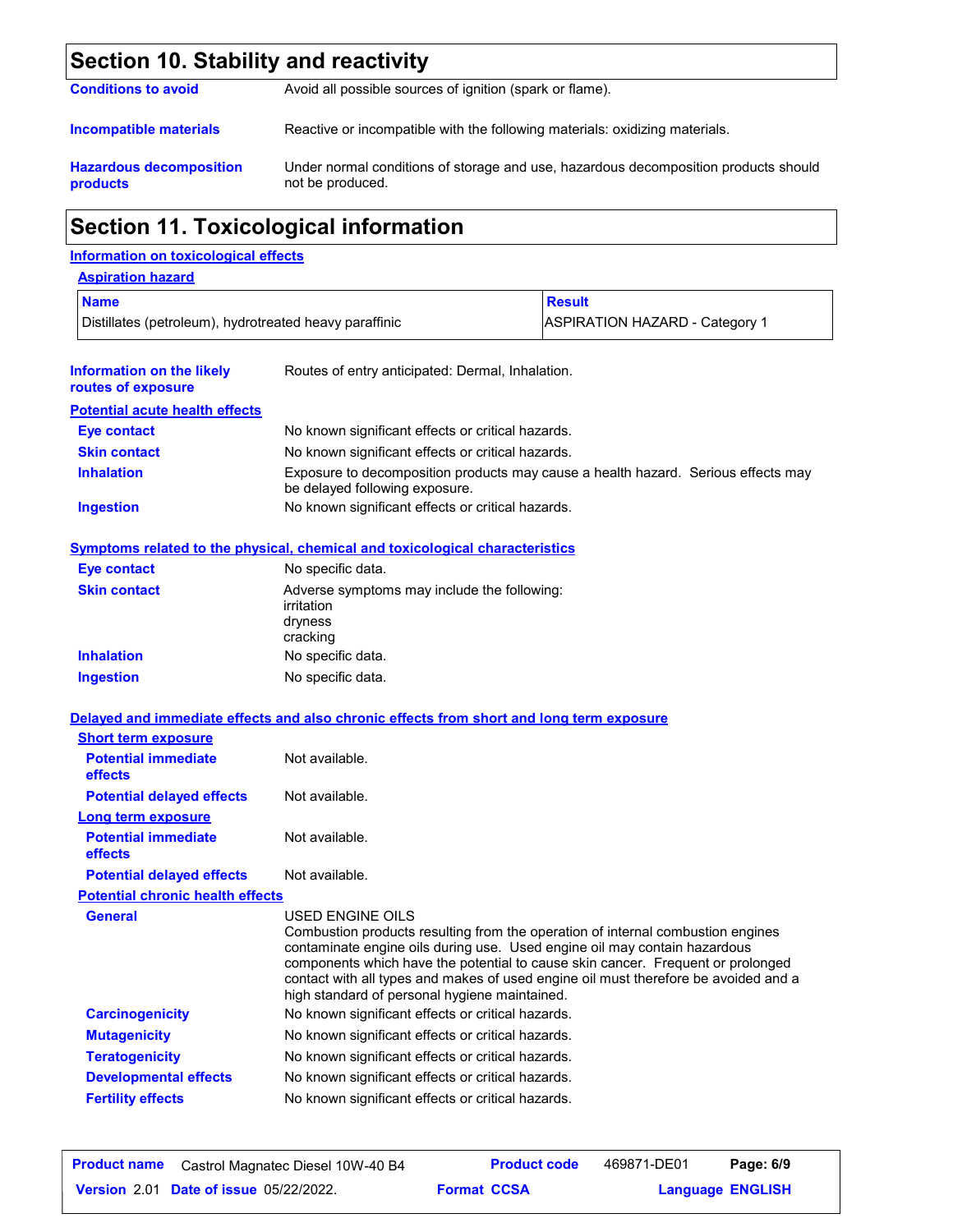### **Section 11. Toxicological information**

**Numerical measures of toxicity**

Not available. **Acute toxicity estimates**

### **Section 12. Ecological information**

#### **Toxicity**

No testing has been performed by the manufacturer.

#### **Persistence and degradability**

Expected to be biodegradable.

#### **Bioaccumulative potential**

This product is not expected to bioaccumulate through food chains in the environment.

| <b>Mobility in soil</b>                                 |                                                                                                                           |
|---------------------------------------------------------|---------------------------------------------------------------------------------------------------------------------------|
| <b>Soil/water partition</b><br><b>coefficient (Koc)</b> | Not available.                                                                                                            |
| <b>Mobility</b>                                         | Spillages may penetrate the soil causing ground water contamination.                                                      |
| <b>Other adverse effects</b>                            | No known significant effects or critical hazards.                                                                         |
| <b>Other ecological information</b>                     | Spills may form a film on water surfaces causing physical damage to organisms. Oxygen<br>transfer could also be impaired. |

### **Section 13. Disposal considerations**

The generation of waste should be avoided or minimized wherever possible. Significant quantities of waste product residues should not be disposed of via the foul sewer but processed in a suitable effluent treatment plant. Dispose of surplus and non-recyclable products via a licensed waste disposal contractor. Disposal of this product, solutions and any by-products should at all times comply with the requirements of environmental protection and waste disposal legislation and any regional local authority requirements. Waste packaging should be recycled. Incineration or landfill should only be considered when recycling is not feasible. This material and its container must be disposed of in a safe way. Empty containers or liners may retain some product residues. Avoid dispersal of spilled material and runoff and contact with soil, waterways, drains and sewers. **Disposal methods**

### **Section 14. Transport information**

|                                      | <b>DOT Classification</b> | <b>TDG Classification</b> | <b>IMDG</b>    | <b>IATA</b>              |
|--------------------------------------|---------------------------|---------------------------|----------------|--------------------------|
| <b>UN number</b>                     | Not regulated.            | Not regulated.            | Not regulated. | Not regulated.           |
| <b>UN proper</b><br>shipping name    |                           |                           |                |                          |
| <b>Transport</b><br>hazard class(es) |                           |                           |                |                          |
| <b>Packing group</b>                 | $\overline{\phantom{a}}$  |                           |                | $\overline{\phantom{a}}$ |
| <b>Environmental</b><br>hazards      | No.                       | No.                       | No.            | No.                      |
|                                      |                           |                           |                |                          |

| <b>Product name</b> | Castrol Magnatec Diesel 10W-40 B4             |                    | <b>Product code</b> | 469871-DE01             | Page: 7/9 |  |
|---------------------|-----------------------------------------------|--------------------|---------------------|-------------------------|-----------|--|
|                     | <b>Version 2.01 Date of issue 05/22/2022.</b> | <b>Format CCSA</b> |                     | <b>Language ENGLISH</b> |           |  |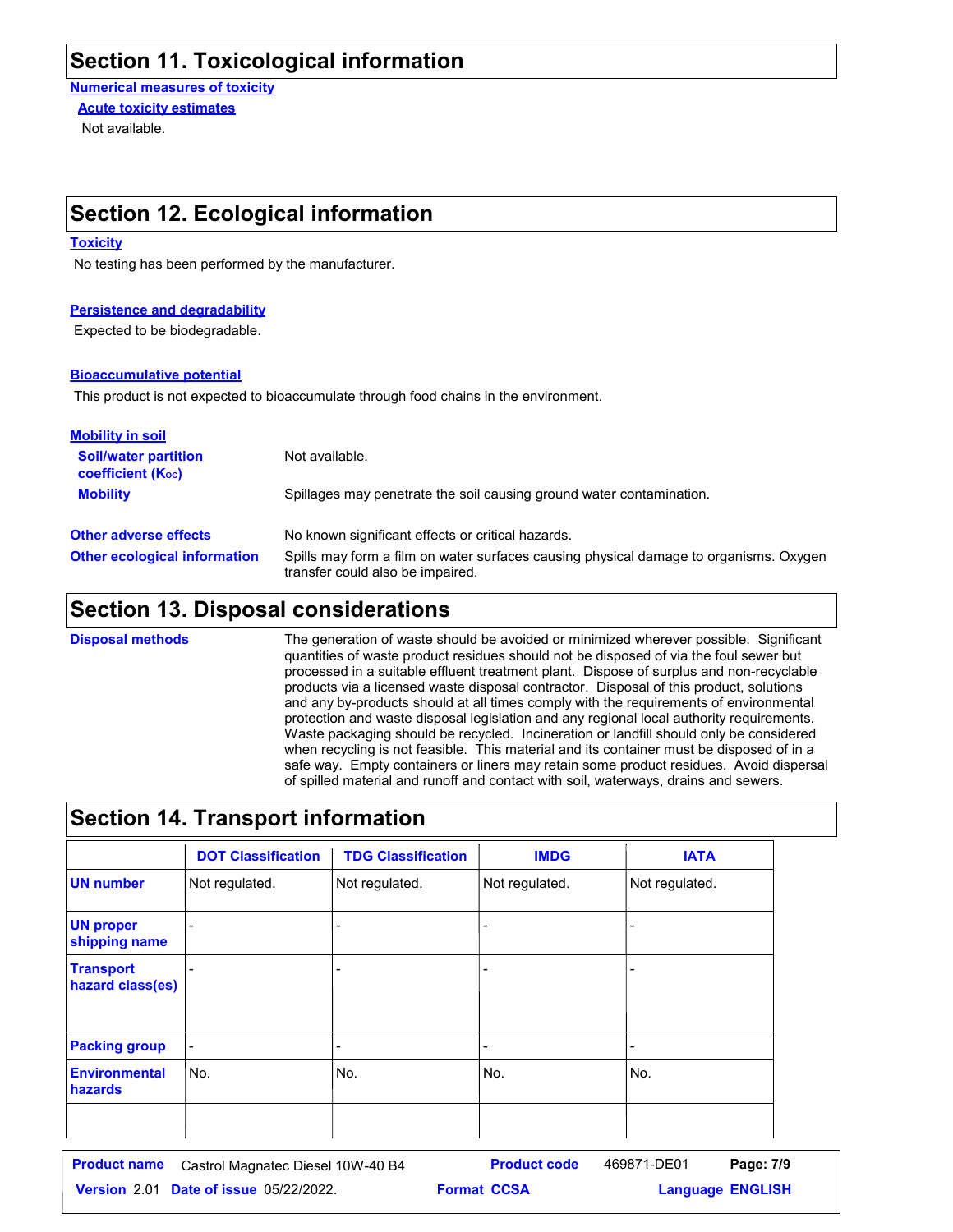| <b>Section 14. Transport information</b> |  |  |  |  |  |
|------------------------------------------|--|--|--|--|--|
| <b>Additional</b><br><b>information</b>  |  |  |  |  |  |

**Special precautions for user** Not available.

**Transport in bulk according to IMO instruments** Not available.

## **Section 15. Regulatory information**

| <b>U.S. Federal regulations</b>                                 |                                                                                                                                |
|-----------------------------------------------------------------|--------------------------------------------------------------------------------------------------------------------------------|
| <b>United States inventory</b><br>(TSCA 8b)                     | At least one component is not listed.                                                                                          |
| <b>Other regulations</b>                                        |                                                                                                                                |
| <b>Australia inventory (AIIC)</b>                               | At least one component is not listed.                                                                                          |
| <b>Canada inventory</b>                                         | At least one component is not listed.                                                                                          |
| <b>China inventory (IECSC)</b>                                  | At least one component is not listed.                                                                                          |
| <b>Japan inventory (CSCL)</b>                                   | At least one component is not listed.                                                                                          |
| <b>Korea inventory (KECI)</b>                                   | All components are listed or exempted.                                                                                         |
| <b>Philippines inventory</b><br>(PICCS)                         | At least one component is not listed.                                                                                          |
| <b>Taiwan Chemical</b><br><b>Substances Inventory</b><br>(TCSI) | All components are listed or exempted.                                                                                         |
| <b>REACH Status</b>                                             | The company, as identified in Section 1, sells this product in the EU in compliance with<br>the current requirements of REACH. |

### **Section 16. Other information**

| <b>History</b>                    |                                                                                                                                                                                                                                                                                                                                                                                                                                                                                                                                                                                                                                                                                                                                                                                                                                                                                                                                                                                                                                                                                                                                                                                                                                                                                                |
|-----------------------------------|------------------------------------------------------------------------------------------------------------------------------------------------------------------------------------------------------------------------------------------------------------------------------------------------------------------------------------------------------------------------------------------------------------------------------------------------------------------------------------------------------------------------------------------------------------------------------------------------------------------------------------------------------------------------------------------------------------------------------------------------------------------------------------------------------------------------------------------------------------------------------------------------------------------------------------------------------------------------------------------------------------------------------------------------------------------------------------------------------------------------------------------------------------------------------------------------------------------------------------------------------------------------------------------------|
| Date of issue/Date of<br>revision | 05/22/2022.                                                                                                                                                                                                                                                                                                                                                                                                                                                                                                                                                                                                                                                                                                                                                                                                                                                                                                                                                                                                                                                                                                                                                                                                                                                                                    |
| Date of previous issue            | 02/28/2022.                                                                                                                                                                                                                                                                                                                                                                                                                                                                                                                                                                                                                                                                                                                                                                                                                                                                                                                                                                                                                                                                                                                                                                                                                                                                                    |
| <b>Prepared by</b>                | <b>Product Stewardship</b>                                                                                                                                                                                                                                                                                                                                                                                                                                                                                                                                                                                                                                                                                                                                                                                                                                                                                                                                                                                                                                                                                                                                                                                                                                                                     |
| <b>Key to abbreviations</b>       | ACGIH = American Conference of Industrial Hygienists<br>ATE = Acute Toxicity Estimate<br><b>BCF</b> = Bioconcentration Factor<br>CAS Number = Chemical Abstracts Service Registry Number<br>GHS = Globally Harmonized System of Classification and Labelling of Chemicals<br>IATA = International Air Transport Association<br>IBC = Intermediate Bulk Container<br><b>IMDG = International Maritime Dangerous Goods</b><br>LogPow = logarithm of the octanol/water partition coefficient<br>MARPOL = International Convention for the Prevention of Pollution From Ships, 1973 as<br>modified by the Protocol of 1978. ("Marpol" = marine pollution)<br>OEL = Occupational Exposure Limit<br>SDS = Safety Data Sheet<br>STEL = Short term exposure limit<br>TWA = Time weighted average<br>UN = United Nations<br>UN Number = United Nations Number, a four digit number assigned by the United<br>Nations Committee of Experts on the Transport of Dangerous Goods.<br>Varies = may contain one or more of the following 64741-88-4, 64741-89-5, 64741-95-3,<br>64741-96-4, 64742-01-4, 64742-44-5, 64742-45-6, 64742-52-5, 64742-53-6, 64742-54-7,<br>64742-55-8, 64742-56-9, 64742-57-0, 64742-58-1, 64742-62-7, 64742-63-8, 64742-65-0,<br>64742-70-7, 72623-85-9, 72623-86-0, 72623-87-1 |

**Notice to reader Indicates information that has changed from previously issued version.**

| <b>Product name</b> Castrol Magnatec Diesel 10W-40 B4 |                    | <b>Product code</b> | 469871-DE01 | Page: 8/9               |  |
|-------------------------------------------------------|--------------------|---------------------|-------------|-------------------------|--|
| <b>Version 2.01 Date of issue 05/22/2022.</b>         | <b>Format CCSA</b> |                     |             | <b>Language ENGLISH</b> |  |